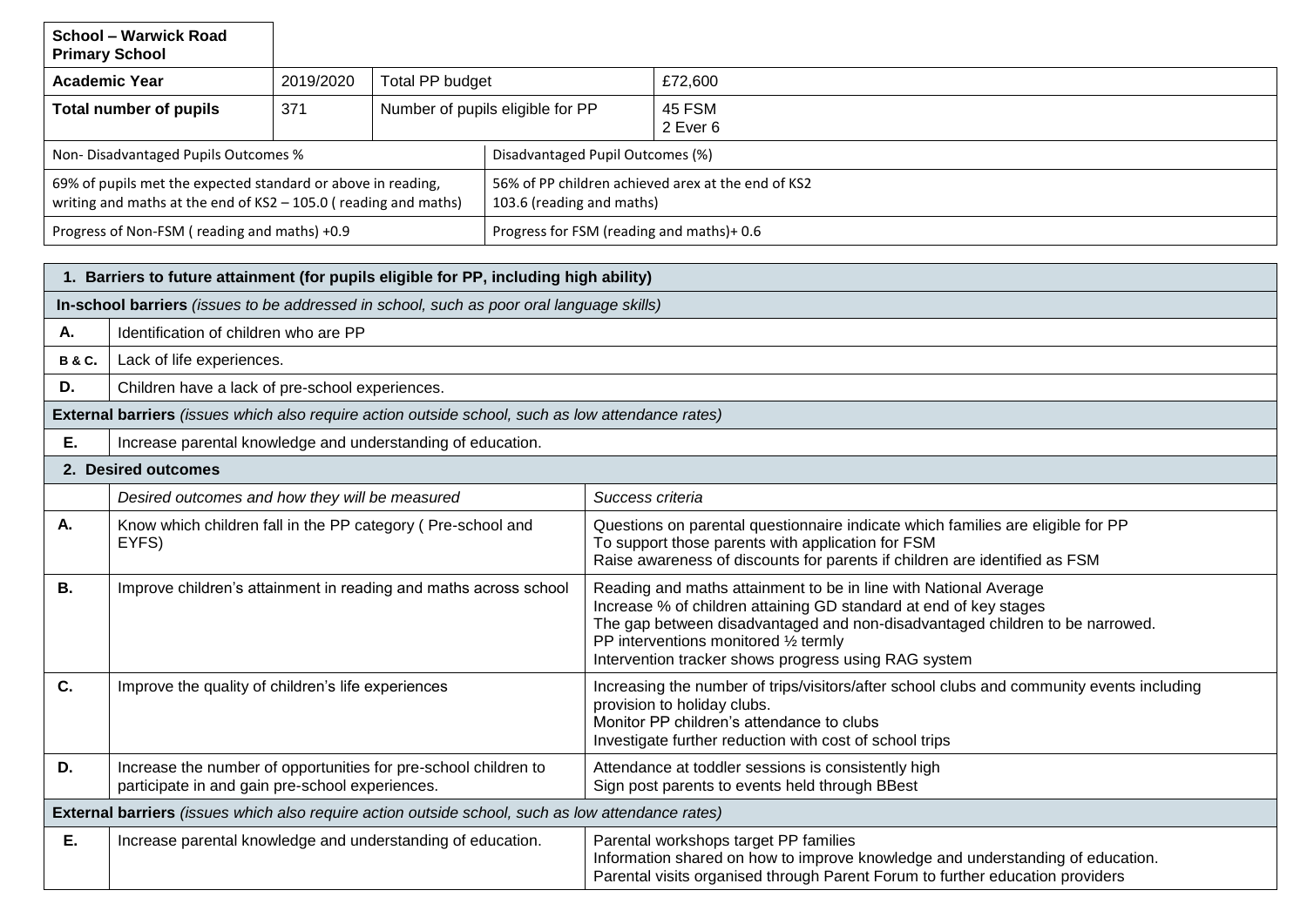|  | Target PP families for parent courses<br>Parent forum meetings run termly and coincide with 'Children and Families' Governors meeting<br>  EYFS reading workshops |
|--|-------------------------------------------------------------------------------------------------------------------------------------------------------------------|
|  |                                                                                                                                                                   |

| 3. Planned expenditure                                                                                                                                                                      |                                                                                                                                                                                                                                                                                                                                                                                                          |                                                                                                                                                                                                                                                                                                                                                                                                                                                                                                                                                |                                                                                                                                                                                                         |                                                               |                             |                              |  |  |
|---------------------------------------------------------------------------------------------------------------------------------------------------------------------------------------------|----------------------------------------------------------------------------------------------------------------------------------------------------------------------------------------------------------------------------------------------------------------------------------------------------------------------------------------------------------------------------------------------------------|------------------------------------------------------------------------------------------------------------------------------------------------------------------------------------------------------------------------------------------------------------------------------------------------------------------------------------------------------------------------------------------------------------------------------------------------------------------------------------------------------------------------------------------------|---------------------------------------------------------------------------------------------------------------------------------------------------------------------------------------------------------|---------------------------------------------------------------|-----------------------------|------------------------------|--|--|
| 2019-2020<br>Academic year                                                                                                                                                                  |                                                                                                                                                                                                                                                                                                                                                                                                          |                                                                                                                                                                                                                                                                                                                                                                                                                                                                                                                                                |                                                                                                                                                                                                         |                                                               |                             |                              |  |  |
| The three headings below enable schools to demonstrate how they are using the pupil premium to improve classroom pedagogy, provide targeted<br>support and support whole school strategies. |                                                                                                                                                                                                                                                                                                                                                                                                          |                                                                                                                                                                                                                                                                                                                                                                                                                                                                                                                                                |                                                                                                                                                                                                         |                                                               |                             |                              |  |  |
|                                                                                                                                                                                             | <b>Targeted support for PP children</b>                                                                                                                                                                                                                                                                                                                                                                  |                                                                                                                                                                                                                                                                                                                                                                                                                                                                                                                                                |                                                                                                                                                                                                         |                                                               |                             |                              |  |  |
| <b>Desired outcome</b>                                                                                                                                                                      | Chosen action /<br>approach                                                                                                                                                                                                                                                                                                                                                                              | What is the evidence and rationale<br>for this choice?                                                                                                                                                                                                                                                                                                                                                                                                                                                                                         | How will you ensure<br>it is implemented<br>well?                                                                                                                                                       | <b>Staff lead</b>                                             | <b>Estimated</b><br>Cost(E) | <b>Review</b><br><b>Date</b> |  |  |
| Identification of<br>children who are PP                                                                                                                                                    | Questionnaires<br>$\bullet$<br>Identify siblings in<br>school<br>Raise profile of PP<br>benefits in school                                                                                                                                                                                                                                                                                               | Data over the last few years indicates<br>that we have fewer families applying for<br>funding until children are in KS2 due to<br>free meals in KS1<br>Budget predictions indicate that the<br>school income for PP children will be<br>reduced by £10,000 next year.                                                                                                                                                                                                                                                                          | Meeting with EYFS<br>$\bullet$<br>lead<br>School office working<br>$\bullet$<br>with parents to help fill<br>out forms<br>SLT to monitor actions<br>$\bullet$                                           | S. Qureshi<br>L. Rayner<br>G. McAleavey<br>K. Darby           | 2,058                       | Termly<br><b>July 2020</b>   |  |  |
| Improve children's<br>attainment in reading<br>and maths across<br>school                                                                                                                   | $\bullet$<br>CPD high on the<br>agenda. Staff to<br>receive quality CPD<br>(in house and<br>external)<br>ETAs to deliver high<br>quality intervention.<br>Investment into high<br>quality texts for<br>children (Power of<br>Reading).<br>Investment in<br>$\bullet$<br>concrete maths<br>resources.<br>Smaller class sizes.<br>$\bullet$<br>Pupil premium plans<br>to have clear and<br>concise actions | There will be greater consistency in the<br>quality of teaching and learning that is<br>taking place across the school.<br>ETAs will deliver high quality<br>intervention (Success at Arithmetic;<br>Better Reading Partners; Precision<br>teaching; etc) across school in order to<br>narrow the gap.<br>Smaller pupil to staff ratio allowing for<br>tailored input and feedback. This will<br>allow for children who are not making<br>the expected progress to be targeted.<br>Training on SMART targets delivered by<br>SEND specialists. | Monitoring and<br>$\bullet$<br>Evaluation<br><b>Lesson Observations</b><br>$\bullet$<br>Learning Walks<br>$\bullet$<br>$\bullet$<br>Work Trawls<br>$\bullet$<br><b>Pupil Progress</b><br>Meetings: Data | S. Qureshi<br>L. Rayner<br>S. Lavery<br>S. Chaus<br>S. Kitson | 66,097                      | Termly<br><b>July 2020</b>   |  |  |
| Improve the quality of<br>children's life<br>experiences                                                                                                                                    | $\bullet$<br>All children on PP are<br>entitled to subsidised<br>trip and residential<br>costs.<br>Increase the number<br>of trips/visitors/after<br>school clubs and                                                                                                                                                                                                                                    | Reduced costs enable more pupils to attend<br>trips and residential trips.                                                                                                                                                                                                                                                                                                                                                                                                                                                                     | Attendance registers<br>$\bullet$<br>for trips/after school<br>clubs/community<br>events<br>Trips planned to enrich<br>learning opportunities<br>e.g. theatre trips,                                    | K. Darby<br>S. Qureshi<br>L.Rayner                            | 2,567                       | <b>July 2020</b>             |  |  |